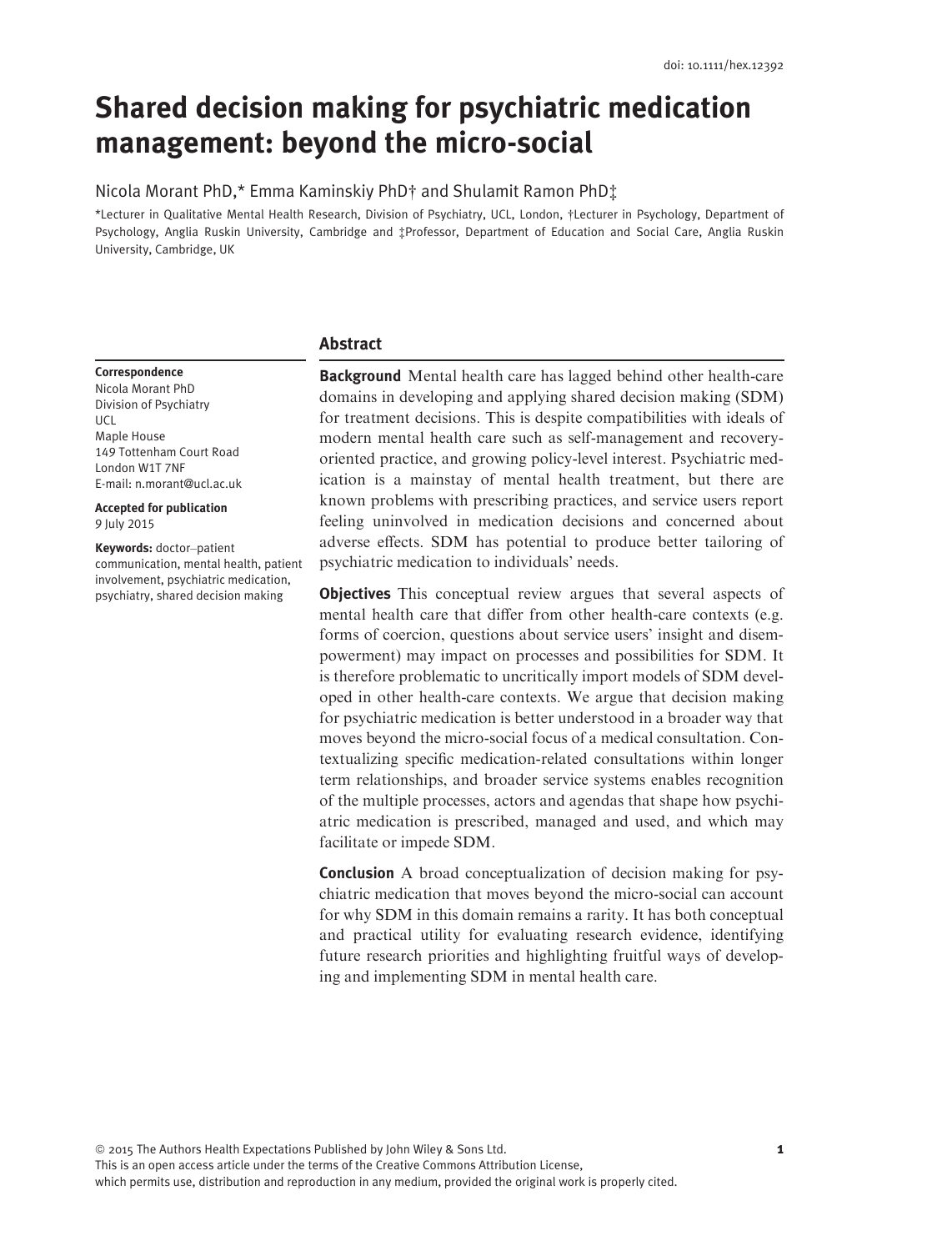# Introduction

Shared decision making (SDM) about treatment options is now a widely recognized aspect of patient-centred care that has become a modern health-care ideal internationally.<sup>1</sup> In SDM patient and clinician discuss treatment options in a two-way exchange of information and knowledge (formal and experiential), and together decide on a course of action. $<sup>2</sup>$  This collaborative</sup> process is based on mutual respect, open communication and consideration of individual preferences and values. In the UK, SDM is promoted in government policies, $3$  good practice guidance4 and initiatives to shape standard clinical practice.<sup>5</sup> A large body of research has shown positive effects on patient satisfaction, treatment adherence, health status and health inequalities. $6-8$ 

In the field of mental health, $a$  SDM has received much less attention<sup> $7-9$ </sup> and remains a relative rarity in standard clinical practice.<sup>10</sup> A systematic review of SDM interventions in mental health found only two eligible studies and concluded that further research was urgently needed.<sup>11</sup> However, there is growing interest in SDM in mental health, which has increasingly featured in mental health policy and good practice rhetoric,  $12,13$  and fits well with the 'recovery' approach that characterizes modern mental health-care ideals in many developed countries.14–<sup>17</sup> This patient-centred orientation promotes self-management and aims to support people to live well with and beyond their mental health problems, combining formal treatments with other well-being strategies.<sup>18</sup> Experiential knowledge is valued, and more equal, collaborative practitioner–user relationships are promoted.

Despite these recent developments, shadows of a darker past still characterize many aspects of standard mental health practice. Forms of coercion from subtle persuasion to compulsory hospitalization or community treatment orders (CTOs) are still relatively common. Many mental health service users<sup>b</sup> remain disempowered, feel they have little voice in treatment decisions, or that these are not made in their interests, and experience stigma.<sup>19</sup> Whilst there may be moments of genuine lack of capacity, meaningful dialogue can also sometimes be compromised by practitioners' assumptions about lack of insight associated with mental health problems. This may exaggerate inequalities between service users' experiential knowledge and the scientific knowledge base of practitioners. These dynamics are most common when mental health problems are acute or severe (although they may not be explicitly acknowledged by service providers), but discrete experiences of threatened, perceived or actual coercion can erode service users' longterm ability to trust and engage positively with services.

Our focus in this paper is specifically on SDM for psychiatric medication management within specialist mental health services. Psychiatric medication (antipsychotics, mood stabilizers, antidepressants and anxiolytics) is a mainstay of treatment for mental health problems, particularly for psychotic disorders and acute mental health crises. Again, there is a disjuncture between policy ideals and much of standard clinical practice. Whilst the value of patient choice and active involvement in medication decisions is emphasized in practice recommendations and policies,13,20–<sup>23</sup> mental health service users commonly report feeling uninvolved in decisions about medication and often feel they lack choice.10,13,24,25 Medication can be bound up with forms of coercion: Service providers may persuade or pressure users to take medication, or to have long-acting 'depot' injections if they do not take oral medication as practitioners would like. Taking medication as prescribed can be a requirement of legally binding CTOs, or a determining factor of voluntary or compulsory hospital admission status.

<sup>&</sup>lt;sup>a</sup>We focus in this paper on specialist mental health services, whilst acknowledging that many common mental health problems such as depression and anxiety are managed exclusively in primary care. Some, but not all, of our arguments may apply to primary care settings.

<sup>&</sup>lt;sup>b</sup>We prefer 'service user' over 'patient' as this is the most commonly used term in mental health, and confers a more active role on the person.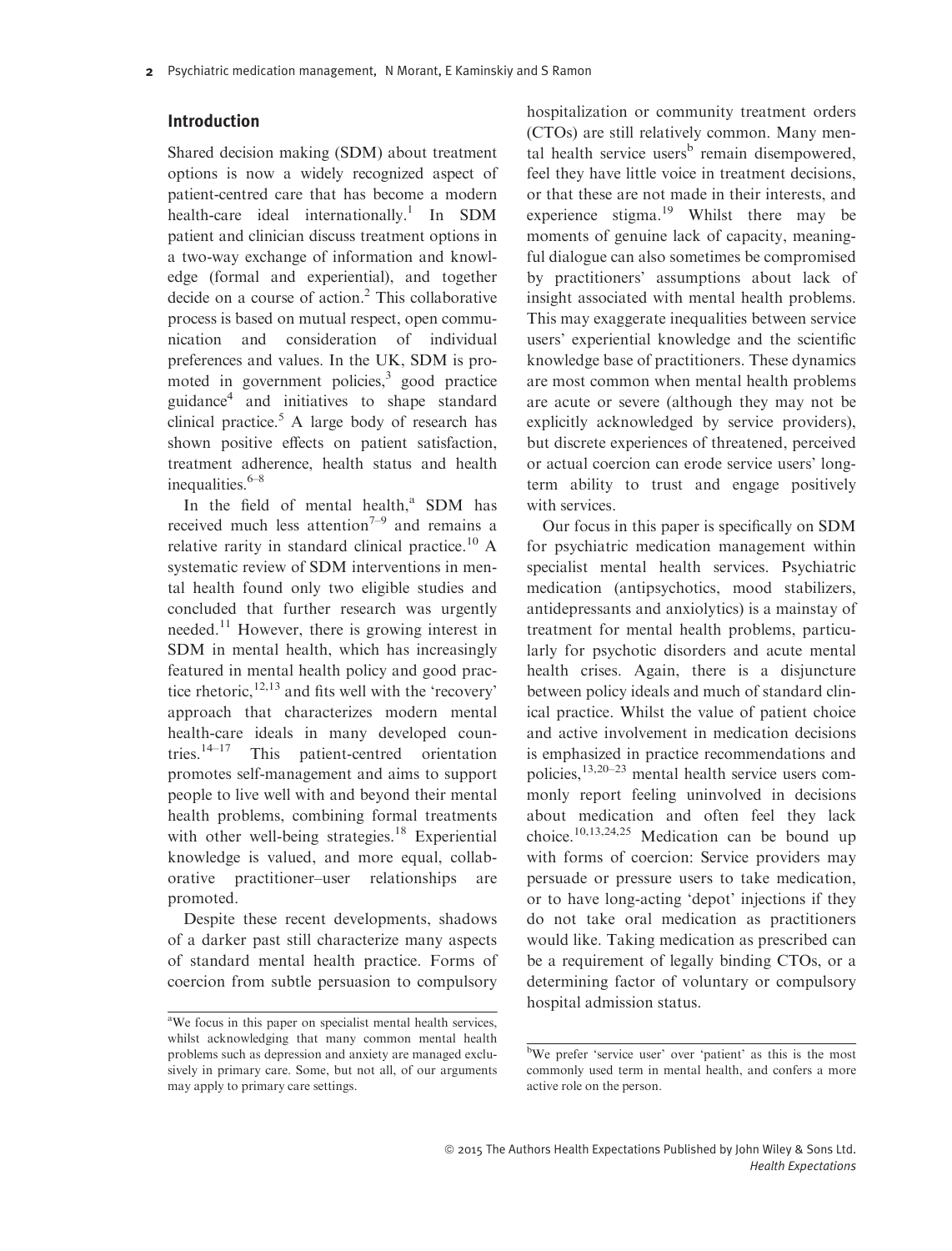Medications such as antipsychotics, mood stabilizers and antidepressants are powerful drugs that are usually taken for long periods of time (often decades) and can produce a wide range of wanted and unwanted physical and psychological effects. Prescribing the most appropriate type and dose of medication is a complex process of negotiating uncertainties in diagnosis, individual responses and patient acceptability. These challenges make the combination of users' experiential knowledge and practitioners' clinical knowledge within SDM a valuable approach in achieving optimal medication use for an individual. Simultaneously, the potential for psychiatric medication to be linked with coercion imposes different meanings and implications on these discussion compared to other forms of medicinetaking.

In this paper, we suggest that several characteristics of mental health care (and the use of psychiatric medication within this) mean it is problematic to uncritically apply conceptualizations of SDM developed in other domains of health care to mental health contexts. This is because features such as disempowerment, forms of coercion, questions about service users' 'insight' and stigma, that are more prominent than in other health-care contexts, impact on the processes and possibilities of SDM. The majority of SDM work has had a primarily micro-social focus on doctor–patient consultations.6,26–<sup>28</sup> We propose a conceptualization of decision making for psychiatric medication that moves beyond the micro-social, and contextualizes doctor–patient interactions within longer term relationship and treatment processes, and broader organizational contexts in which many of the unique aspects of mental health care are lived out. This area is in its infancy, and the research base is small<sup>11</sup> with considerable methodologically and disciplinary diversity, and little consensus on objectives, target groups or outcomes. Therefore, a conceptual review that promotes critical thinking and conceptual clarification is timely, and arguably has more utility at this stage than a conceptually uncritical systematic review.

After a brief review of the prescription and management of psychiatric medication the

components of our broader conceptualization are set out. We use this to integrate and critically evaluate existing evidence on SDM for psychiatric medication and to identify directions for future research and clinical practice.

# Psychiatric medication: prescription and use

#### Experiences of taking psychiatric medication

Although many service users report benefits of psychiatric medication, concerns about the impact of adverse effects<sup>c</sup> on life quality, wellbeing and social functioning are common.<sup>29,30</sup> Common negative effects include weight gain, drowsiness and mental clouding, reduced libido, involuntary movements and diabetes. Users can often find themselves swapping symptoms of mental ill health for another set of problems.<sup>24</sup> Consequently, not taking medication as prescribed is widespread: between a third and a half of people do not take prescribed psychiatric medication at all, take less than the prescribed dose or stop taking it abruptly.<sup>31</sup> These practices, especially abrupt stopping of medication, can be associated with deteriorations in mental health and increased likelihood of relapse.<sup>32</sup>

Psychiatrists are therefore justifiably wary of users not taking medication as prescribed, but they often fail to recognize this as part of positive self-management strategies. Over time, many people learn to successfully tailor their medication in response to mental states and life events, integrating this into broader recovery and 'personal medicine' strategies.<sup>33,34</sup> 'Purposeful non-adherence' is a common strategy to minimize medication intake that is seldom disclosed to prescribers. $35,36$  Psychiatric medication carries complex and ambivalent meanings linked to identity and sense of self. $37$  Not taking medication may be an attempt to regain control in response to negative or coercive experiences of mental health care: it can be a service user's

<sup>&</sup>lt;sup>c</sup>We prefer the terms 'adverse' or 'negative' effects over the more commonly used 'side effects', as this risks diminishing their significance and centrality in users' lives.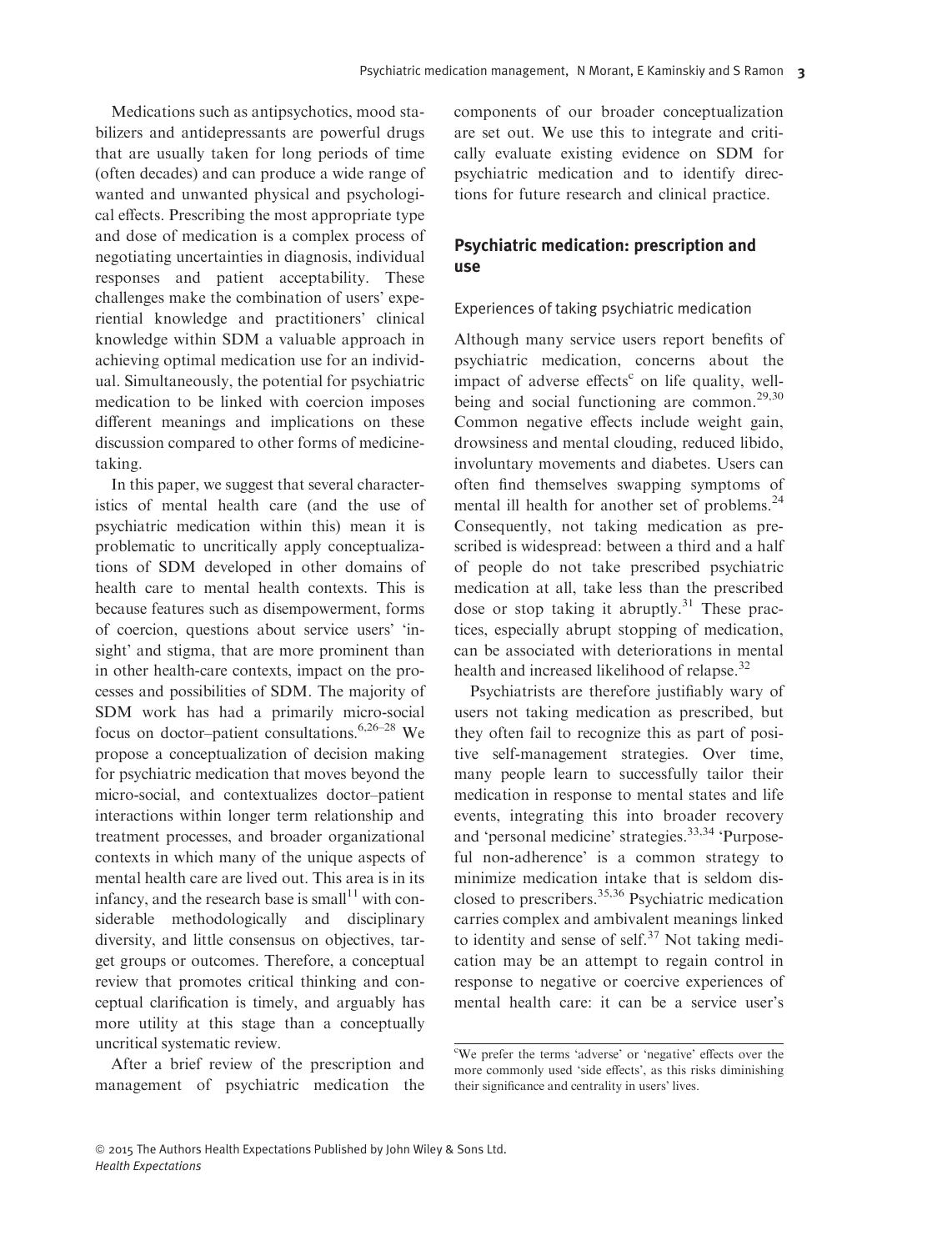'trump card', their only and ultimate source of resistance in a context of experienced powerlessness and lack of choice.

## Prescribing practices

Several concerns have been raised recently about high dose and overprescribing of psychiatric medication, and failure to follow prescribing guidelines. A significant proportion of UK users of antipsychotics are prescribed more than  $100\%$  of the recommended maximum dose.<sup>10,20</sup> Doses are often increased during a mental health crisis, but not reduced once the crisis is resolved. Polypharmacy is common,<sup>10</sup> bringing greater adverse effects risks associated with drug interactions or higher overall doses.<sup>38</sup>

Doubts about the balance of efficacy vs. adverse effects have been expressed, with arguments that the efficacy of antipsychotics and other medications may have been overestimated, and the seriousness of adverse effects underestimated.<sup>39</sup> Adverse effects are likely to be more severe on high doses, and some can be irreversible and associated with serious long-term negative health consequences.40,41 The dominant disease-targeting model of psychiatric medication has been questioned, giving greater weight to users' subjective experiences as the target of treatment, not just an interesting by-product $42$ . Research shows that many people can live well with no or low doses of medication, often by developing positive strategies for managing symptoms or within strong supportive networks.43,44 Within the UK public mental health system, there is little development of such approaches.

## Prescriber–user discussions about medication

Medication is one of the most important decisional domains for mental health service users, $45$  but they report receiving little or insufficient information about adverse effects, $10,29$ difficulties in raising medication concerns with psychiatrists and low levels of involvement in medication decisions.10,13,25,36 Micro-analytic studies of psychiatric consultations support this. In several domains including medication, psychiatrists rarely use communication strategies that encourage SDM (although wide variations are found) and often use strategies to resist engagement with users' concerns and questions.46,47 When discussing antipsychotics, they frequently fail to address users' concerns about sedation and mental clouding, sometimes by questioning the validity of patients' interpretations.<sup>48</sup> The 'option set' (the choices from which to decide) is often unilaterally defined by psychiatrists who may steer users towards a particular decision or mark one course of action as best.<sup>49</sup> These studies suggest that psychiatric consultations often fail to support patient choice and SDM for psychiatric medication and can be unequal in terms of participants' access to information and means of persuasion. To understand this, we need to consider the multilevel factors that contribute to these processes.

# A conceptual model of decision making for psychiatric medication

Our conceptualization of decision making for psychiatric medication builds on and extends the arguments of other commentators for broader SDM models that move beyond the micro-social, and includes factors such as professional ethics, accountability and treatment option constraints.26,27,50 It provides a structural representation of the domains within which features of mental health care that are unique, or more exaggerated than in other health-care domains, operate (e.g. forms of coercion, questions about 'insight', user disempowerment) and impact on decision-making processes and possibilities for SDM (Fig. 1). The micro-social processes of a psychiatric consultation are embedded within a longer term relationship, and a service context that includes other key players (professional and non-professional), and functional and cultural features of the mental health-care system. This is dynamic over time (so the three-dimensional components in Fig. 1), in recognition that mental ill health and its management may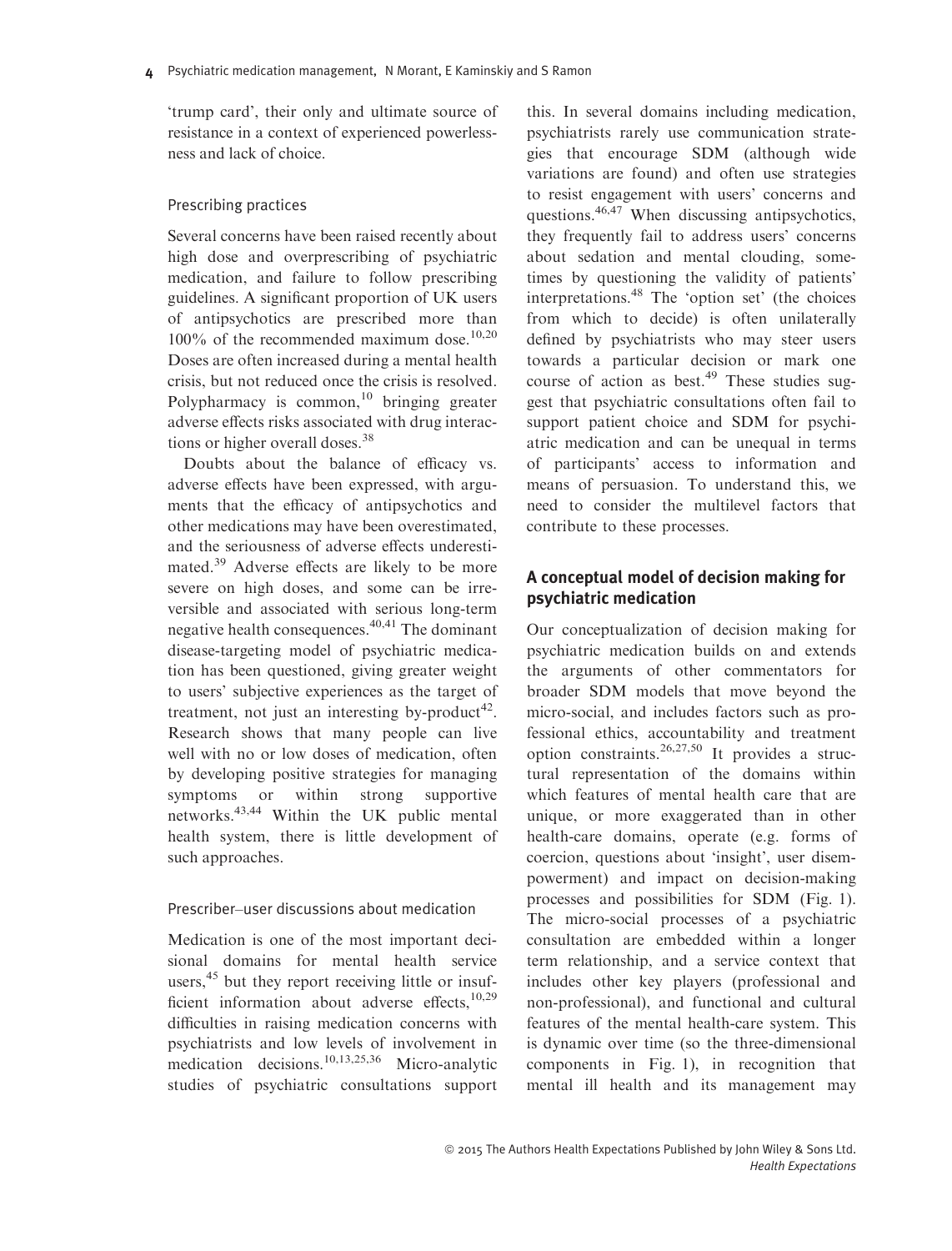

Figure 1 Decision making for psychiatric medication. \*e.g. community psychiatric nurse, social worker, pharmacist, psychologist, peer support worker.

evolve through periods of wellness and relapse, and SDM within this is a long-term process.

We propose this conceptualization as a heuristic framework that informs our research on SDM for psychiatric medication $51,52$  and may enable other researchers to clarify and critically consider relevant interactive, relational and systemic processes identified by work in shared decision making, mental health and medical sociology. It should not, however, be considered as a tool to guide specific clinical encounters. With modifications, it may also help researchers to conceptualize other treatment decisions in mental health or decision making for psychiatric medication managed in primary care settings. In the following sections, we discuss the inter-related components of this model.

The psychiatric consultation

At the micro-social level, we highlight two characteristics of medication discussions between practitioners and service users that may differ from standard models of SDM developed in other areas of health care. First, the status and value of mental health service users' experiential knowledge is ambivalent. On the one hand, users are increasingly recognized as 'experts by experience' within recovery-oriented practice, and their accounts of subjective experiences are acknowledged as essential to judging the impact of medication. One the other hand, if judged to lack capacity or insight, the validity of their views and subjective experiences can be questioned or devalued. This may lead to treatment preferences being discounted, over-ruled or, at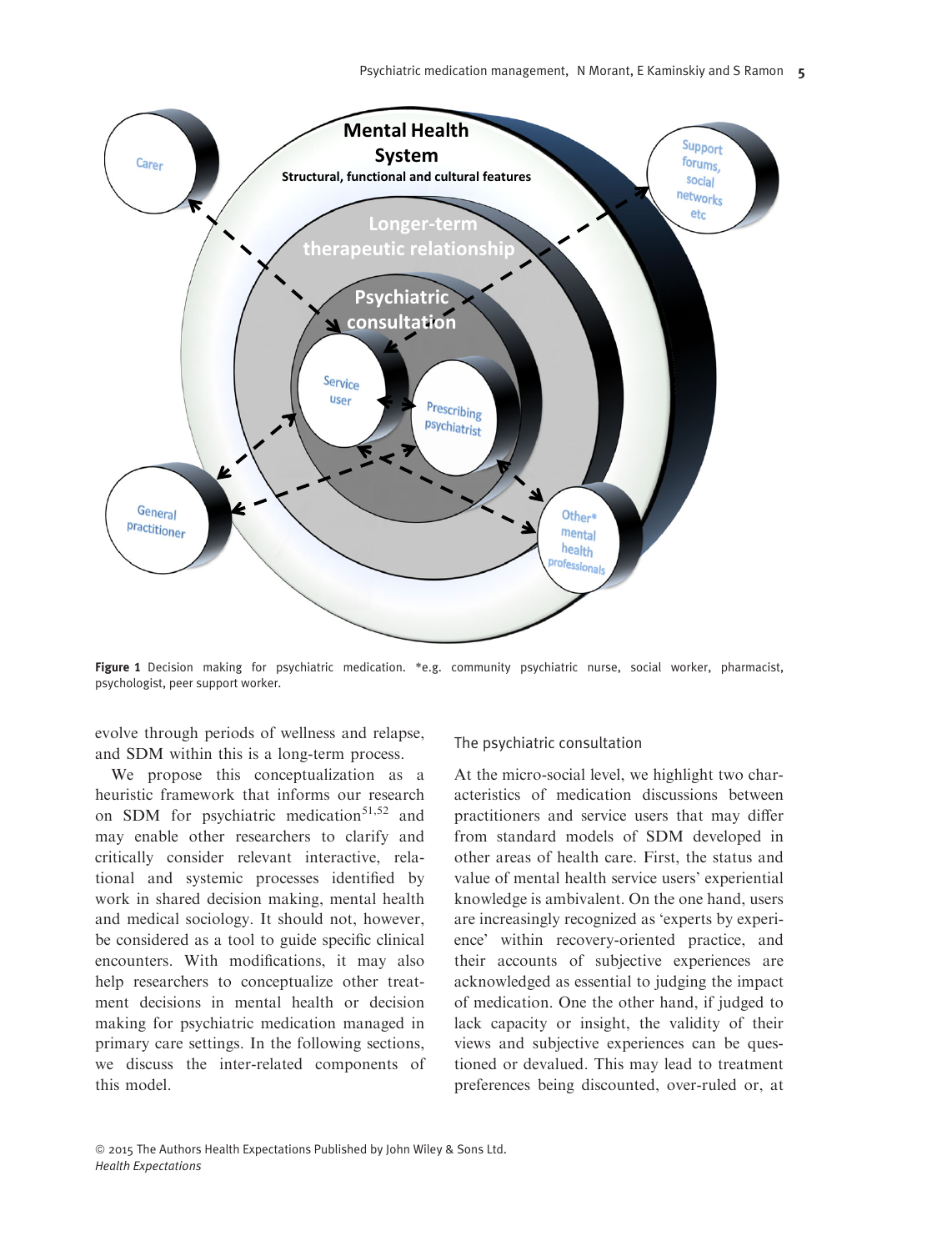its extreme, choice being removed. This seldom happens in other domains of health care, in which patients' views are generally considered valid even if they disagree with practitioners.

Second, standard SDM models, in which building and reaching consensus about treatment are defining characteristics, $\frac{2}{3}$  fail to capture the complex and conflictual processes that characterize some psychiatric consultations. When practitioner and service user fundamentally disagree about whether the person is mentally ill or medication is desirable, a shared decision acceptable to both parties may not be achievable. Treatment decisions that are weighted towards risk or safety concerns, and based on more than simply the interests of the individual, may place limitations on SDM, although services may be reluctant to acknowledge this explicitly. For example, choices between types of medication may be retained, but decisions to not take medication, or to receive medication in tablet rather than depot form may be removed from the option set offered by practitioners. Attempting to maintain partnerships despite disagreements, and encouraging respectful and open discussions can allow these more challenging situations to conform to processes of SDM that may confer benefits,  $53$  even if a shared decision as an *out*come is not possible, such as when compulsory treatment is enforced. Thus, the possibilities for SDM within a single psychiatric consultation relate to agendas in the broader organizational and social context of mental health care.

## Decision making within therapeutic relationships

Strong therapeutic relationships between mental health service users and practitioners are central to users' experiences and treatment outcomes.<sup>54</sup> Similarly, SDM processes rely on good therapeutic relationships between practitioner and service user,  $16,55$  allowing discussions to broaden from simple 'technical' discussions of pros and cons, to co-constructing understandings of medication in relation to a person's life circumstances and goals.<sup>27</sup> In turn, this may contribute to further enhancing partnerships and collaborations over the longer term. Within a recovery-oriented framework, giving greater weight to service users' experiential knowledge shifts the practitioner's role from authority to coach offering specialist knowledge, $15$  such that decisions about medication become 'an open experiment between two co-investigators'.16,p. 1626 As people's understanding of their mental ill health and its management develops over time, they may become increasingly empowered to participate as equal partners in discussions and choices about medication. Thus, SDM has the potential to be not just a means of deciding on treatment, but an important part of treatment itself, promoting agency and self-management, and potentially contributing to raising trust and improving therapeutic relationships. Progressive development of SDM within positive therapeutic relationships may protect against experiences of disempowerment or alienation from services in crisis situations, or when a person's ability to participate in decisions is compromised.

Conversely, the association between therapeutic relationships and medication management practices can sometimes have mutually reinforcing negative impacts. Detrimental effects on therapeutic relationships have been found following 2 years of taking medication by longacting injection,<sup>55</sup> and poor relationships with a prescriber and experiences of coercion during admission predict negative attitudes to antipsychotic treatment.56 Such negative experiences erode trust and may undermine future possibilities for SDM. Our research shows that fear of coercion is a barrier to mental health service users' involvement in medication decisions, and prevents disclosure of symptoms or personal adaptations to medication use.<sup>51</sup>

#### Involvement of multiple stakeholders

Whilst the psychiatric consultation may be where final decisions about medication are made, much of the emotional, informational and evaluative work behind treatment preferences occurs outside this context, and is typically 'distributed' within social networks.<sup>53,57</sup> Family members can often collaborate positively in these processes, although their role has been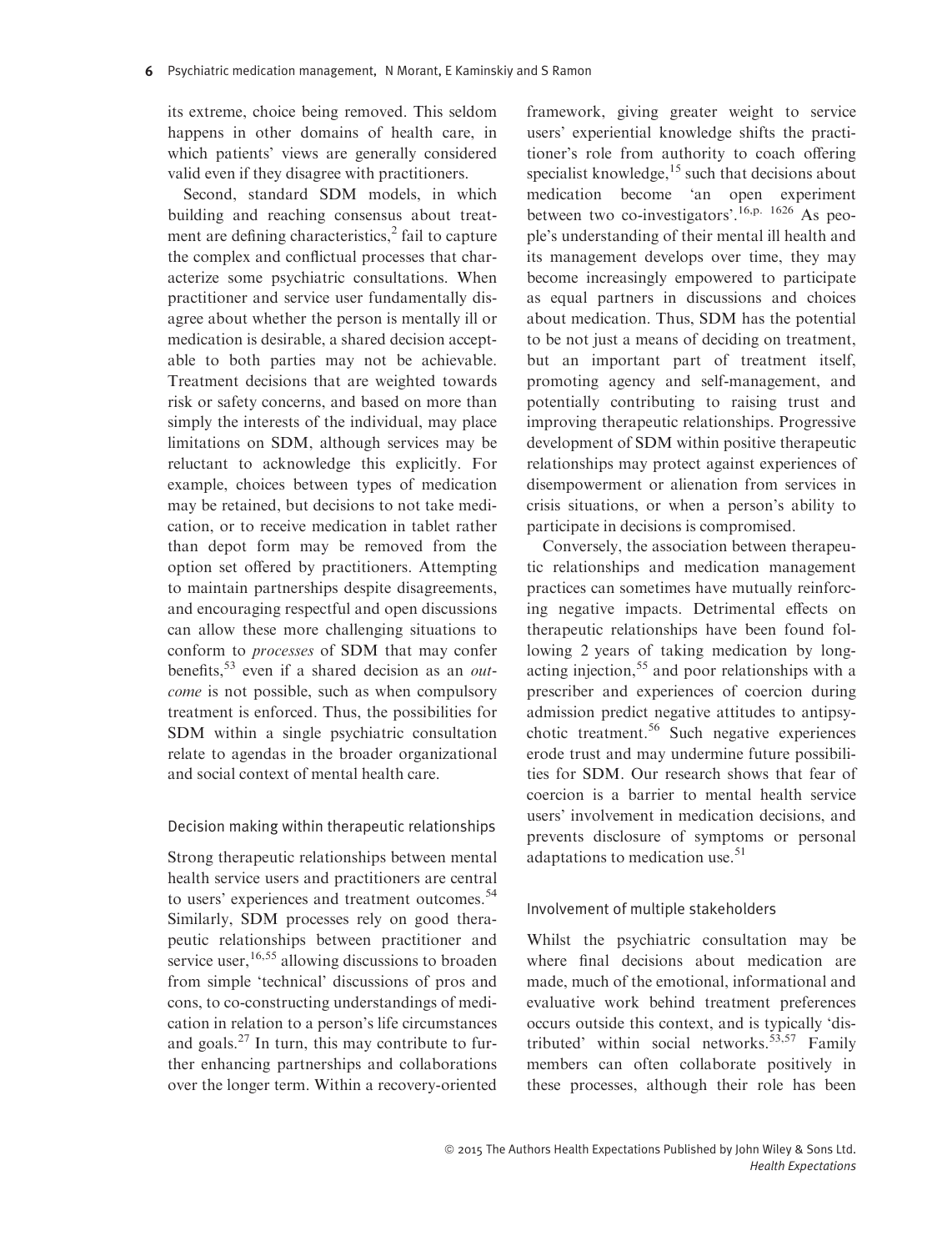under-acknowledged in both SDM research and mental health care. As well as local support networks, internet forums are increasingly sources of emotional support, knowledge gain and confidence-building.

The role of other health practitioners has also been under-acknowledged in SDM models.<sup>58</sup> Psychiatric nurses, social workers, psychologists and peer support workers may meet mental health service users more regularly than prescribing psychiatrists, providing opportunities to discuss medication.59,60 Non-medical practitioners can make various contributions to medication decisions, including exploring concerns, preferences, aspirations and perceived benefits and problems of medication; providing support to seek out or understand medication information; helping service users prepare for psychiatric consultations by clarifying what they want to discuss; or accompanying them to consultations. In these ways, they may amplify the voice of service users who lack confidence to express their views honestly with psychiatrists. Our work suggests psychiatric nurses and care co-ordinators see themselves as 'walking a shared journey' with service users, are positive about SDM and may recognize the value of service users' experiential knowledge more than psychiatrists,<sup>51</sup> but often feel under-confident about having sufficient or appropriate medication knowledge to discuss choices in depth. <sup>52</sup> Primary care physicians or general practitioners (G.Ps) may also be involved in monitoring or prescribing medication, and, for the antidepressants and anxiolytics, are often solely responsible for these tasks. However, they may be less knowledgeable about psychiatric medication than their psychiatric colleagues, and reluctant to reduce or change doses recommended by psychiatrists.

The roles of various practitioners and supporters may vary across a person's illness trajectory as they move between different part of the health system (for example, between primary and specialist services, or between inpatient and community-based care). Across service settings, users may encounter different opinions about medication and involvement in decision making, shaping their expectations for each new clinical

encounter. Medication-related decision making typically involves numerous knowledge-based, values-based and interactive processes distributed over a network of stakeholders and supporters across contexts and time, with the service user as the constant factor.

# The mental health system as the context for SDM

We have already discussed features of contemporary mental health-care systems that may facilitate SDM (policy rhetoric in support of patient choice, and recovery-oriented approaches), and those unique to mental health care that present challenges to SDM (forms of coercion, questions about insight and capacity). Processes and possibilities of SDM specifically for psychiatric medication may be shaped by other systemic factors including: a short-term and riskaverse service culture that prioritizes relapse avoidance over the potential harm of long-term medication use; reliance on biomedical models of mental illness that prioritize medication and medical expertise over other treatment strategies; dominance of a disease-targeting model of psychiatric medication that may obscure alternative explanations<sup>42</sup>; professional pessimism about long-term prognosis; lack of prescriber confidence about reducing or stopping medication $61$ ; the relationships of psychiatry with the pharmaceutical industry; psychiatry's broader societal role in regulating behaviour, and the use of medication in this; and (particularly in the current UK context) resource limitations that reduce regular contact with psychiatrists.

# Locating existing evidence within this conceptualization

This conceptualization of decision making for psychiatric medication can be used to evaluate, position and integrate relevant research from a range of disciplinary areas.

## Stakeholders' preferences and concerns

In keeping with the micro-social focus of much SDM research,26 a considerable amount of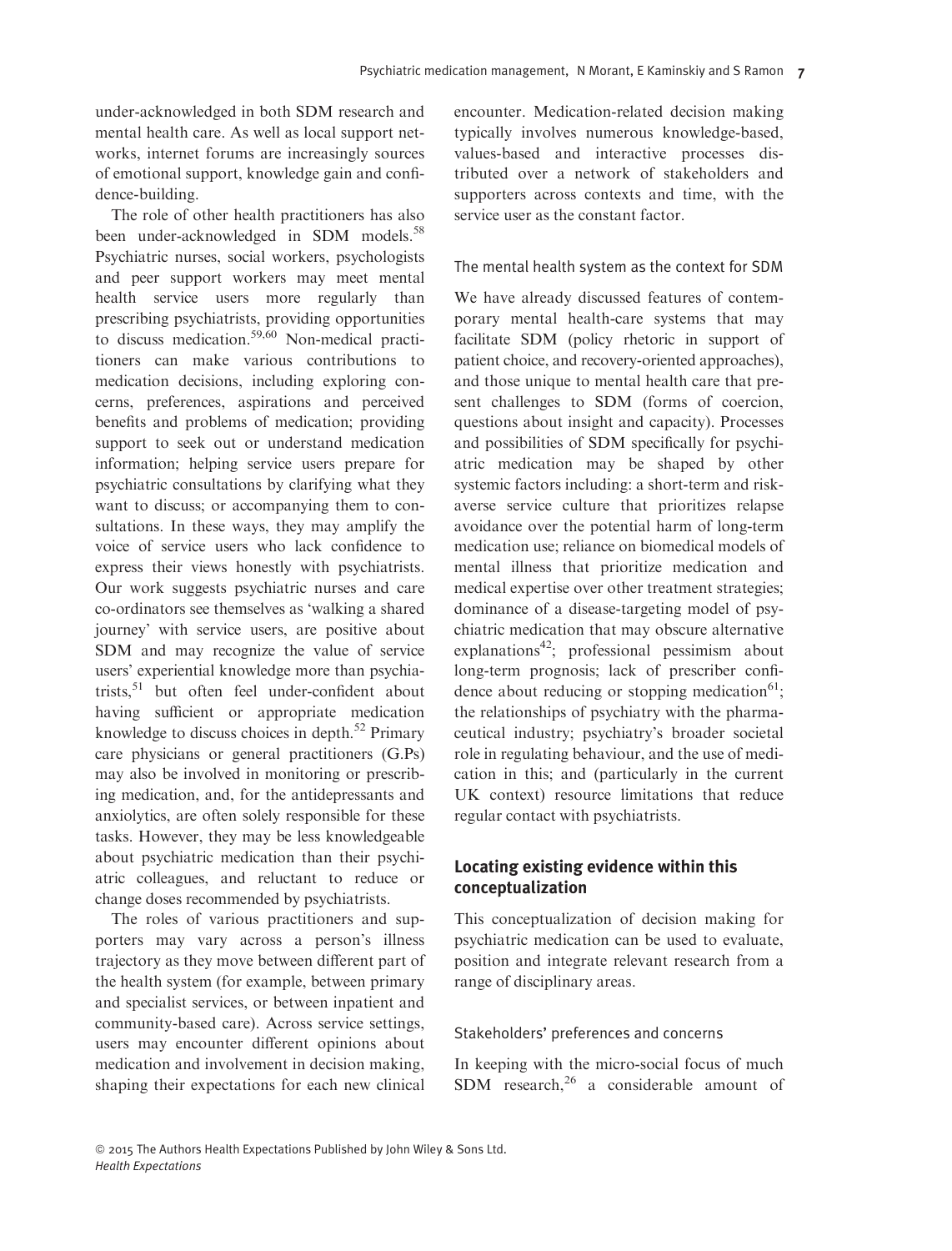research has explored practitioners' and service users' preferences and concerns regarding medication-related decision making. These are key facilitators or barriers to implementing SDM. Many mental health service users want more involvement in treatment decisions, and medication decisions in particular.<sup>24,25,62</sup> Whilst there are individual differences in relationships with medication<sup>35</sup> and decision making preferences,  $63$ involvement preferences are not static traits, but related to experience and stages of illness. $64,65$ Service users often prefer a more directive practitioner style in times of crisis.<sup>51</sup> They may become more confident users of both medication and services over time,  $37$  especially if supported to develop greater autonomy and selfmanagement skills.<sup>15</sup> This supports our dynamic conceptualization and suggests that SDM is not a 'one size fits all' process but should be tailored to the preferences, needs and illness stage of individuals.

For their part, psychiatrists express 'cautious willingness' about SDM,<sup>9,p. 4</sup> and some report already practicing aspects of  $SDM.<sup>61,66</sup>$  Practitioners' reservations are most commonly about service users' competence to participate in decision making at some stages of their illness,  $61,67$ and that SDM will require more time.<sup>58,60,68</sup> Some psychiatrists think medication decisions are less suitable for SDM than other care decisions,<sup>66</sup> and fear that discussing adverse effects could discourage medication use.61 Little is known about the views of non-medical mental health practitioners,<sup>68</sup> or about family carers' views.

## Interventions to enhance SDM

Compared to the wealth of SDM work in other health domains,<sup>6</sup> only a small number of studies exist in mental health. $11$  Those focusing on or including medication decisions have produced some positive results using interventions targeted at various practitioners (not just prescribing psychiatrists). A randomized trial of SDM training for nurses and psychiatrists in inpatient settings showed that nursing support to use a decision aid in advance of psychiatric

consultations increased acutely unwell service users' knowledge and decisional involvement.<sup>69</sup> However, involvement was not sustained over time, a fact attributed by the authors to the oneoff nature of the intervention. Other studies have recognized the value of interventions targeting longer term processes. For example, structuring meetings around users' needs and concerns in several domains including medication over a 12 month period produced positive effects on subjective life quality, unmet needs and treatment satisfaction.<sup>70</sup> Training care co-ordinators in effective medication management using SDM principles led to improvements in clinical symptoms and service user involvement, and reductions in antipsychotic doses, depots and polypharmacy after 9 months.<sup>71</sup> However, a sole focus on practitioner training and reliance on practitioners to encourage user participation risk the impact on service users being potentially diluted by poor practitioner implementation and omit the training needs of service users to enable confident and active decisional involvement.

A promising intervention that targets service users directly is 'Common Ground'.<sup>72</sup> Developed in the USA, this provides computerized recovery-oriented information and medicationrelated decision aids. A report on the person's concerns, preferences and goals is reviewed in a psychiatric consultation and used to guide subsequent courses of action. Increased involvement in medication decisions and disclosure of information and concerns that users found difficult to tell psychiatrists directly were found.<sup>72</sup> When implemented in 12 outpatient clinics, the programme was used by 85% of service users and was associated with increases in selfreported overall health and perceived helpfulness of psychiatric medication, and reductions in symptoms and concerns about negative medication effects.<sup>73</sup> This suggests a valuable role in improving the tailoring of medication to individuals' needs.

Our conceptualization of decision making for psychiatric medication suggests that interventions directly targeting both sides of practitioner-service user dyads (or indeed all stakeholders in decisional processes) have the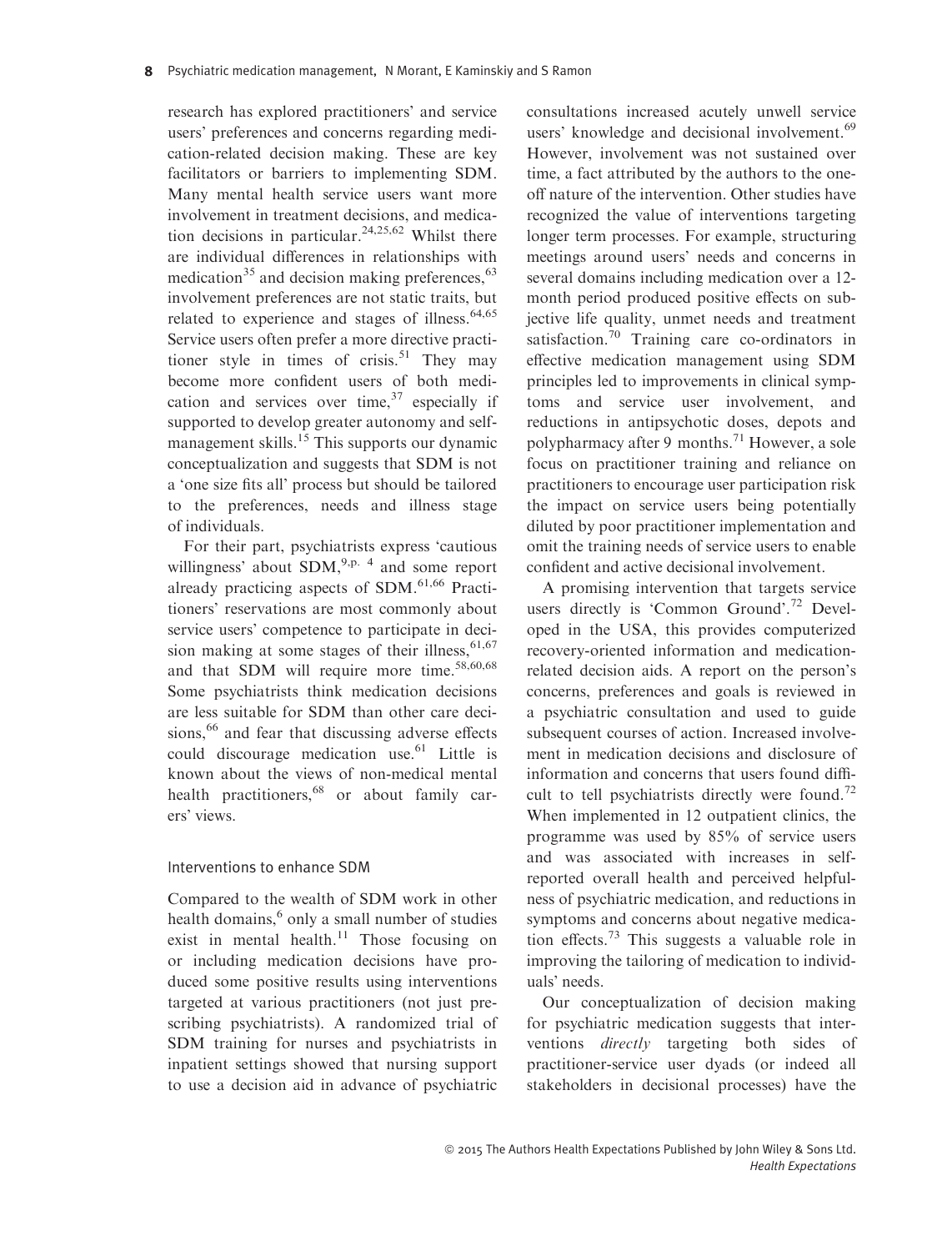greatest potential to impact on established roles and interactive processes in a psychiatric consultation. Our current 'ShiMME' project is unique in providing SDM training simultaneously to service users, psychiatrists and multidisciplinary care co-ordinators.52 Both 'ShiMME' and 'Common Ground' avoid the pitfalls of an exclusively micro-social focus by taking account of facilitators and barriers to SDM within the mental health system. Whilst inequalities of knowledge and power can be barriers to involvement in general health care,  $^{74}$  our conceptualization highlights how greater levels of disempowerment, stigma and coercion in mental health settings may exaggerate barriers to involvement. Therefore, peer support and confidence-building are central to 'ShiMME' training which is provided in group format by usertrainers.<sup>52</sup> Institutional inequalities are also addressed by including user perspectives in practitioner training. In 'Common Ground' peer workers provide support in using the computer package and exploring and articulating concerns. Both projects capitalize on facilitative factors within the organizational culture, by integrating SDM with other well-being, recovery and self-management strategies. 'Common Ground' also engages with structural limitations of the organizational context by reconfiguring outpatient clinics to include a 'Decision Support Centre' and scheduling time in advance of psychiatric appointments for service users to work with peers within this. This enables consultation times to remain the same whilst focussing them more efficiently on service users' concerns.

# Implications for research and clinical practice

More research is needed on interventions to promote SDM for psychiatric medication, and on implementation and sustainability issues. Specific gaps in our knowledge include the potential contributions of non-prescribing mental health practitioners, G.Ps, peer workers and family carers, and the feasibility and limitations of SDM in acute care settings and at times of mental health crisis when coercion is most likely.

Based on our broad conceptualization, SDM interventions that target all involved parties (not just one member of practitioner–service user dyads) and decision making over time (rather than single or one-off decisions), and acknowledge structural, cultural and functional facilitators and barriers in the mental health system are most likely to produce positive effects. For example, simply providing trustworthy and understandable medication information or decision aids may be insufficient to enable active and equal service user participation in decisions, unless accompanied by strategies to counter existing asymmetries with practitioners.<sup>74</sup> Confidence-building and empowerment should be core components of SDM initiatives for service users. SDM initiatives also need to be compatible with current mental health service configurations. For example, in the UK context, typically infrequent contact with a psychiatrist may offer limited scope for all aspects of SDM, but opportunities exist for other practitioners to implement components of SDM, such as exploring values and goals or accessing userfriendly information.

The training needs of these practitioners in medication knowledge and SDM-related skills need to be recognized and addressed. This should include learning more about service users' experiences of medication, the positive strategies they use to tailor medication intake to individual needs and life circumstances, their use of other well-being strategies and their social support and informational resources. Training should explicitly address how the standard 'script' of practitioner–service user meetings is challenged by SDM, and the dilemmas raised by marrying up SDM with professional accountability and risk considerations in complex or conflictual clinical situations.<sup>22,40</sup> Although many practitioners believe they already practice elements of SDM,<sup>58</sup> discrepancies with service users' ratings of involvement suggest they may be unaware of institutional or individual failures to support involvement. Existing provider–user inequalities in mental health, and ways of valuing both scientific and experiential forms of knowledge should be considered. Given that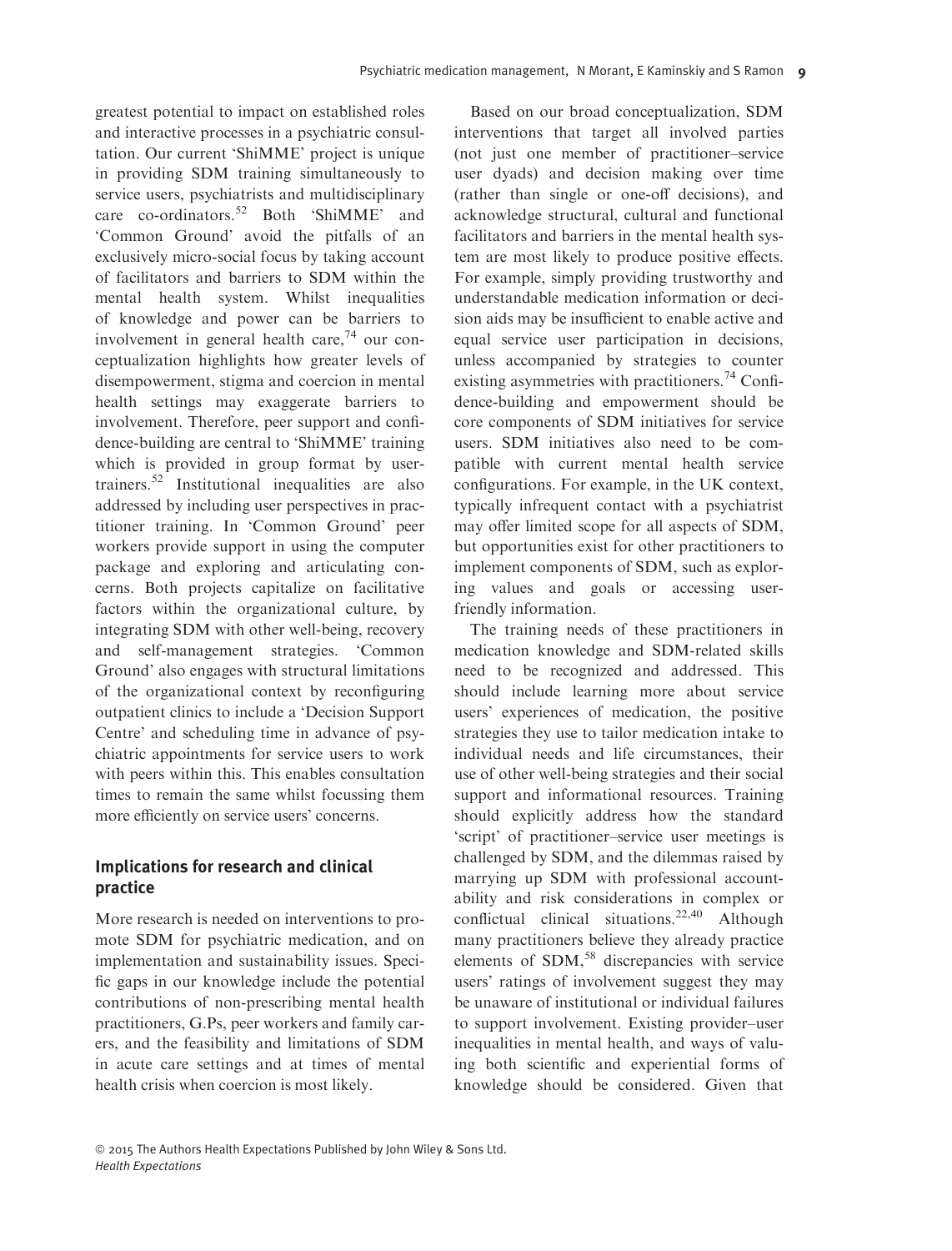practitioners and users often disagree about the role and value of psychiatric medication, training should consider how interactive processes that are part of SDM (e.g. exploring values, valuing experience) can be maintained when agreement cannot be reached, or when interests other than the service user's shape treatment decisions. This is important because the strongest desire for more involvement has been found among those with negative views of psychiatric medication and treatment,  $62$  who potentially have much to gain from new forms of dialogue or engagement with service providers. Finally, professionals should learn to encourage and offer SDM as much as possible, whilst being sensitive to individual preferences and their variations related to current illness status.75

Collectively, service providers should consider: how decision aids and other SDM tools (e.g. medication diaries, comparative medication information) can be best integrated into clinical practice; resources to help service users prepare for time-limited and infrequent consultations with prescribers; and whether service reconfigurations may be necessary to support SDM. Acceptability of SDM initiatives and implementation in clinical practice may be greater if practitioners' preconceptions about SDM are acknowledged. Resistance may stem from fears of relapse if users stop taking medication; the balance between positive risk-taking and professional accountability; and ceding professional power. Overstretched practitioners' concerns about SDM requiring additional time may be allayed by evidence that this is not the  $\cos^{47,58,69,70}$  especially if accompanied by service reconfigurations.<sup>72</sup>

### Conclusions

SDM has the potential to alleviate problematic aspects of current psychiatric medication management. It offers greater choice and consideration of a broader range of treatment options and may produce better tailoring of medication to individuals' needs, preferences, lifestyle and stage of illness, with knock-on effects on health and social functioning. Medical support of graded reductions or changes in medication may be more successful and less likely to lead to relapse than if users unilaterally decide to stop taking medication. Fundamentally, people are more likely to stick with a course of action they are happy with, or feel they have been involved in deciding upon.

Despite this, SDM for psychiatric medication remains an exception rather than the norm in clinical practice. Our conceptual model of decision making for psychiatric medication has potential to explain this. We have shown that providing a more sophisticated account of the multilevel factors shaping medication decisions than existing SDM models that have a decontextualized focus on micro-social processes enables us to:

- 1. highlight features of the mental health system and psychiatric medication management that differ from, or are more exaggerated than in other health care domains (e.g. the potential for coercion, the status of experiential knowledge), and the impact of these on decisionmaking processes;
- 2. incorporate both the current realities of psychiatric medication management and more collaborative forms of these processes;
- 3. highlight multilevel facilitators and barriers to SDM, and changes in processes and practices at interactive, relational and systemic levels needed to develop more shared forms of medication management;
- 4. integrate a broad range of theoretical and empirical work relevant to this topic from mental health research, medicine and medical sociology.

By adopting a broader conceptual framework, we can view SDM for psychiatric medication as entailing a number of related processes both within, and also *beyond* the psychiatric consultation: service users being provided with, or autonomously seeking out medication information, or being supported to do so by individuals and social networks within and beyond the mental health system; acquiring confidence to voice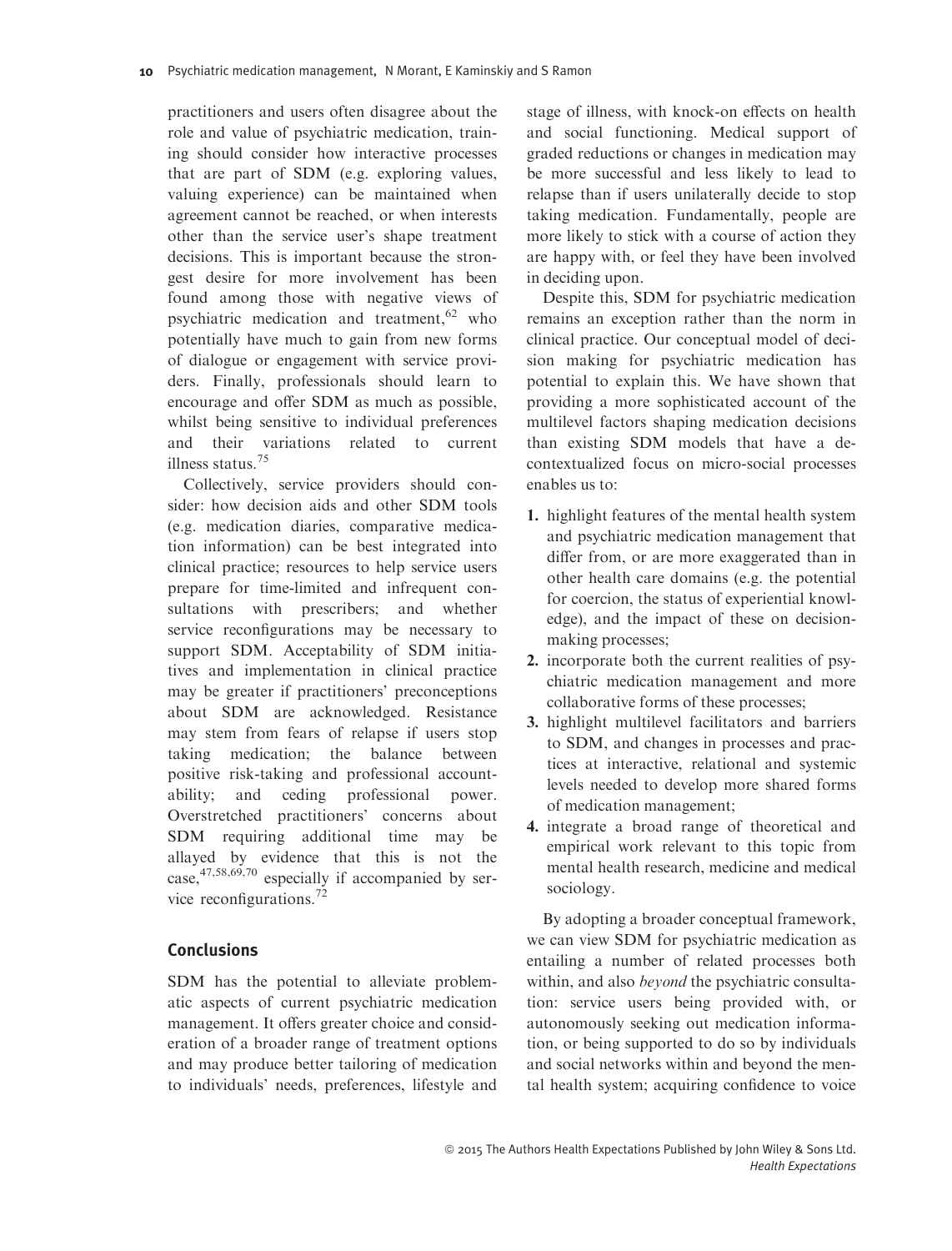their medication experiences and preferences, and potentially disagree with prescribers; and collaborative co-investigations of medication options between a service user and one or more practitioners. Many of these process challenge established provider–user roles and relationships and may require organizational and cultural shifts. Our model aims to facilitate conceptual and practical developments, and may help to narrow the current gap between theoretical and policy ideals, and clinical realities in an important area of mental health practice.

# Acknowledgements

We are grateful to 'ShiMME' project team members and service users and practitioners who participated in 'ShiMME'. We thank Amy Li and Rod Rivers for their contributions. 'ShiMME' is funded by the National Institute for Health Research's Research for Patient Benefit Programme (PB-PG-0909-20054). The views and opinions expressed are those of the authors and do not necessarily reflect those of the NIHR, NHS or the Department of Health.

#### References

- 1 Barry MJ, Edgman-Levitan S. Shared decisionmaking – the pinnacle of patient-centered care. New England Journal of Medicine, 2012; 366: 780–781.
- 2 Charles C, Gafni A, Whelan T. Shared decision making in the medical encounter: what does it mean? (Or: it takes at least two to tango). Social Science and Medicine, 1997; 44: 681–692.
- 3 Department of Health. Liberating the NHS: No decision about me, without me – Further consultation on proposals to secure shared decision-making. Department of Health: London, 2012.
- 4 The King's Fund. Making Shared Decision-Making a Reality: No Decision About Me, without Me. London: The King's Fund, 2011.
- 5 Shared Decision Making. [http://](http://sdm.rightcare.nhs.uk/) [sdm.rightcare.nhs.uk/](http://sdm.rightcare.nhs.uk/), accessed 24 September 2014.
- 6 Edwards A, Elwyn G (eds). Shared Decision-Making in Health Care: Achieving Evidence-based Patient Choice, 2nd edn. Oxford: Oxford University Press, 2009.
- 7 Joosten E, DeFuentes-Merillas L, de Weert GH, Sensky T, van der Staak CPF, de Jong CAJ.

Systematic review of the effects of shared decisionmaking on patient satisfaction, treatment adherence and health status. Psychotherapy and Psychosomatics, 2008; 77: 219–226.

- 8 Durand M-A, Carpenter L, Dolan H et al. Do interventions designed to support shared decisionmaking reduce health inequalities? A systematic review and meta-analysis. PLoS ONE, 2014; 9: e94670.
- 9 Patel SR, Bakken S, Ruland C. Recent advances in shared decision-making for mental health. Current Opinion in Psychiatry, 2008; 21: 606–612.
- 10 Royal College of Psychiatrists. Report of the Second Round of the National Audit of Schizophrenia (NAS2). London: HQIP and The Royal College of Psychiatrists, 2014.
- 11 Duncan E, Best C, Hagen S. Shared decision making interventions for people with mental health conditions. Cochrane Database Systematic Review, 2010; (1): Art. No. CD007297.
- 12 National Institute for Health and Care Excellence. Psychosis and Schizophrenia in Adults: Treatment and Management. NICE Clinical Guideline 178. NICE: London, 2010.
- 13 The Schizophrenia Commission. The Abandoned Illness: A report from the Schizophrenia Commission. London: Rethink Mental Illness, 2012.
- 14 Department of Health. The Journey to Recovery: The Government's vision of mental health care. Department of Health: London, 2001.
- 15 Baker E, Fee J, Bovingdon L et al. From taking to using medication: recovery-focused prescribing and medicines management. Advances in Psychiatric Treatment, 2013; 19: 2–10.
- 16 Deegan P, Drake RE. Shared decision making and medication management in the recovery process. Psychiatric Services, 2006; 57: 1636–1639.
- 17 Slade M, Amering M, Oades L. Recovery: an international perspective. Epidemiology and Psychiatric Sciences, 2008; 17: 128–137.
- 18 Leamy M, Bird V, Le Boutillier C, Williams J, Slade M. Conceptual framework for personal recovery in mental health: systematic review and narrative synthesis. British Journal of Psychiatry, 2011; 199: 445–452.
- 19 Thornicroft G. Shunned: Discrimination against People with Mental Illness. Oxford: Oxford University Press, 2006.
- 20 Healthcare Commission. Talking about Medicines: The Management of Medicines in Trusts Providing Mental Health Services. London: Commission for Healthcare Audit and Inspection, 2007.
- 21 Department of Health. Medicines Management: Everybody's Business. London: Department of Health, 2008.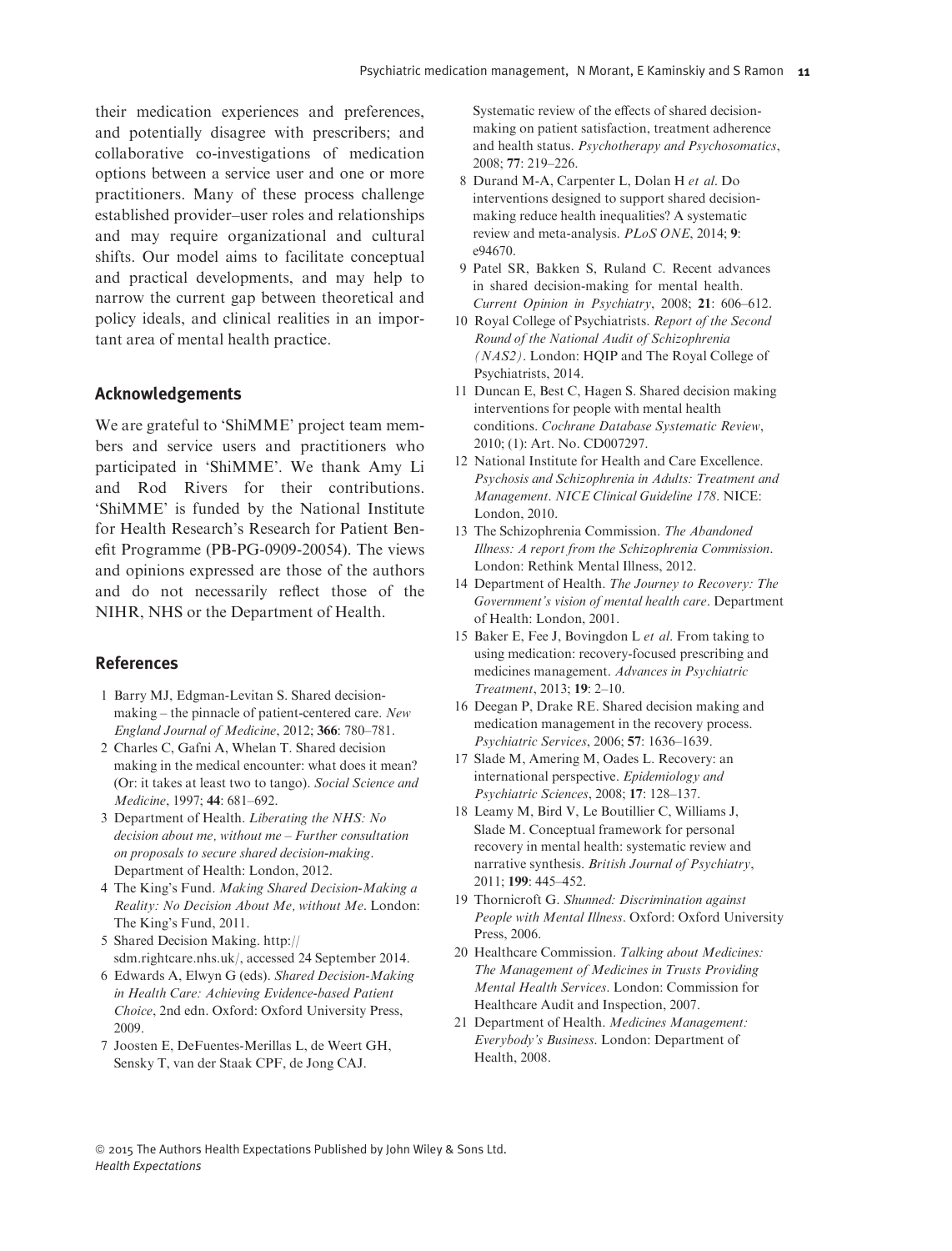- 22 National Prescribing Centre. A Single Competency Framework for all Prescribers. London: NPC, 2012.
- 23 NICE. Medicines Adherence: Involving Patients in Decision about Prescribed Medicines and Supporting Adherence. London: NICE, 2009.
- 24 Read J. Psychiatric Drugs: Key Issues and Service Users Perspectives. Basingstoke: Palgrave Macmillan, 2009.
- 25 Adams J, Drake R, Wolford G. Shared decisionmaking preferences of people with severe mental illness. Psychiatric Services, 2007; 58: 1219–1221.
- 26 Entwistle V, Watt I. Patient involvement in treatment decision-making: the case for a broader conceptual framework. Patient Educucation and Counseling, 2006; 63: 268–278.
- 27 Cribb A, Entwistle V. Shared decision making: tradeoffs between narrower and broader conceptions. Health Expectations, 2011; 14: 210–219.
- 28 Makoul G, Clayman ML. An integrative model of shared decision making in medical encounters. Patient Education and Counseling, 2006; 60: 301–312.
- 29 Williams K, Pinfold V. Side Effects: Mental Health Service Users' Experiences of the Side-effects of Anti-Psychotic Medication. London: Rethink, 2006.
- 30 Rogers A, Day J, Williams B et al. The meaning and management of neuroleptic medication: a study of patients with a diagnosis of schizophrenia. Social Science and Medicine, 1998; 47: 1313–1323.
- 31 Cooper C, Bebbington P, King M et al. Why people do not take their psychotropic drugs as prescribed: results of the 2000 National Psychiatric Morbidity Survey. Acta Psychiatrica Scandinavica, 2007; 116: 47–53.
- 32 Robinson D, Woerner M, Alvir J et al. Predictors of relapse following response from a first episode of schizophrenia or schizoaffective disorder. Archives of General Psychiatry, 1999; 56: 241–247.
- 33 Kartalova-O'Doherty Y, Tedstone Doherty D. Recovering from mental health problems: perceived positive and negative effects of medication on reconnecting with life. International Journal of Social Psychiatry, 2010; 57: 610–618.
- 34 Deegan P. The importance of personal medicine. Scandinavian Journal of Public Heath, 2005; 33: 24–35.
- 35 Britten N, Riley R, Morgan M. Resisting psychotropic medicines: a synthesis of qualitative studies of medicine-taking. Advances in Psychiatric Treatment, 2010; 16: 207–218.
- 36 Roe D, Goldblatt H, Baloush-Klienman V, Swarbrick M, Davidson L. Why and how people decide to stop taking prescribed psychiatric medication: exploring the subjective process of

choice. Psychiatric Rehabilitation Journal, 2009; 33: 38–46.

- 37 Malpass A, Shaw A, Sharp D et al. "Medication career" or "Moral career"? The two sides of managing antidepressants: a meta-ethnography of patients' experiences of antidepressants. Social Science and Medicine, 2008; 68: 154–168.
- 38 Fleischhacker W, Uchida H. Critical review of antipsychotic polypharmacy in the treatment of schizophrenia. International Journal of Neuropsychopharmacology, 2014; 17: 1083–1093. doi:[10.1017/S1461145712000399.](http://dx.doi.org/10.1017/S1461145712000399)
- 39 Morrison A, Hutton P, Shiers D, Turkington D. Antipsychotics: is it time to introduce patient choice? British Journal of Psychiatry, 2012; 201: 83–84.
- 40 Harris N, Baker J, Gray R (eds). Medicines Management in Mental Health Care. Sussex: Wiley-Blackwell, 2009.
- 41 Weinmann S, Read J, Aderhold V. Influence of antipsychotics on mortality in schizophrenia: systematic review. Schizophrenia Research, 2009; 113: 1–11.
- 42 Moncrieff J. The Myth of the Chemical Cure: A Critique of Psychiatric Drug Treatment. Basingstoke: Palgrave MacMillan, 2009.
- 43 Romme M, Escher S, Dillon J, Corstens D, Morris M (eds). Living with Voices. Nottingham: PCCS Publishing, 2009.
- 44 Seikkula J, Alkare B, Aaltonen J. The comprehensive Open Dialogue Approach in Western Finland II: long-term stability of acute psychosis outcomes in advanced community care. Psychosis, 2011; 3: 192–204.
- 45 Tlach L, Wusten C, Daubmann A, Liebherz S, Harter M, Dirmaier J. Information and decisionmaking needs among people with mental disorders: a systematic review of the literature. Health Expectations, 2014. doi[:10.1111/hex.12251](http://dx.doi.org/10.1111/hex.12251).
- 46 McCabe R, Heath C, Burns T, Priebe S. Engagement of patients with psychosis in the consultation: conversation analytic study. British Medical Journal, 2002; 325: 1148–1151.
- 47 McCabe R, Khanom H, Bailey P, Priebe S. Shared decision-making in ongoing outpatient psychiatric treatment. Patient Education and Counseling, 2013; 91: 326–328.
- 48 Seale C, Chaplin R, Lelliott P, Quirk A. Antipsychotic medication, sedation and mental clouding: an observational study of psychiatric consultations. Social Science and Medicine, 2007; 65: 698–711.
- 49 Quirk A, Chaplin R, Lelliott P, Seale C. How pressure is applied in shared decisions about antipsychotic medication: a conversation analytic study of psychiatric outpatient consultations. Sociology of Health and Illness, 2012; 34: 95-113.